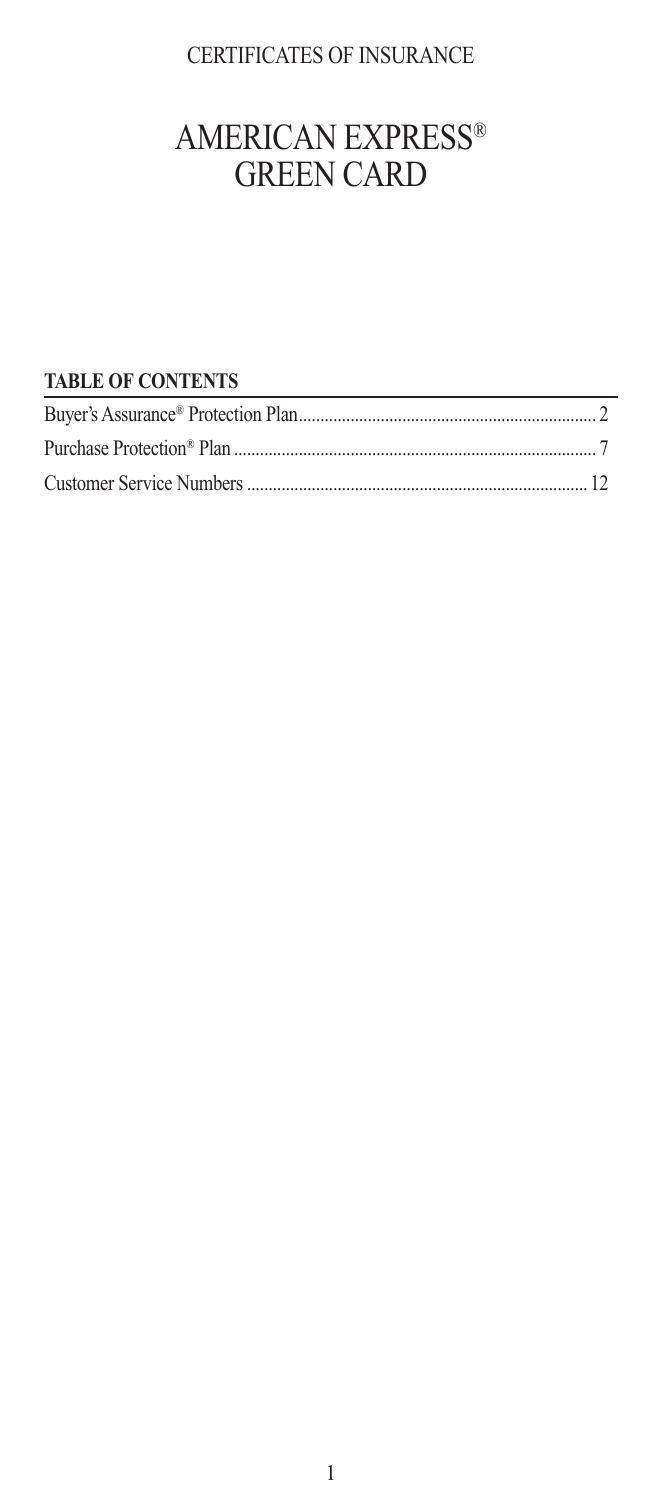## BUYER'S ASSURANCE® PROTECTION PLAN

Effective Date of this Certificate: August 16, 2021

### **INTRODUCTION**

Royal & Sun Alliance Insurance Company of Canada (referred to in this Certificate as the "Insurer") provides the insurance for this Certificate under Master Policy **PSI018966745** (referred to in this Certificate as the "Policy") issued to Amex Bank of Canada (referred to in this Certificate as the "Policyholder"). A copy of the Master Policy is on file at Royal & Sun Alliance Insurance Company of Canada, 18 York Street, Suite 800, Toronto, ON, M5J 2T8.

This Certificate is not a contract of insurance and contains only a summary of the principal provisions of the Policy. A *Cardmember* or a claimant under the Policy or Group Policy may, on request to the Insurer, obtain a copy of the Policy or Group Policy, subject to certain access limitations permitted by applicable law. All benefits are subject in every respect to the Policy which alone constitutes the agreement under which payments are made.

The insurance provided under this Certificate is supplementary. This insurance coverage is in excess of any other applicable, valid and collectible insurance indemnity available to the *Cardmember*.

This Certificate of insurance outlines what the Buyer's Assurance Protection Plan is and what is covered along with the conditions under which a payment will be made to a *Cardmember*. It also provides instructions on how to make a claim.

## **IMPORTANT NOTICE - PLEASE READ CAREFULLY**

- **Coverage is only available if you are a resident of Canada.**
- **The** *basic Cardmember* **is responsible for this insurance coverage, including coverage bound by any purchases made by a**  *supplementary Cardmember* **below the age of majority.**
- **This Certificate contains clauses which may limit the amounts payable.**

For any questions concerning the details included herein and to confirm the coverage provided under the Policy, please contact the Insurer **1-800-243-0198** (in Canada or the United States) or call collect **+905-475-4822** (elsewhere in the world).

## **PART I DEFINITIONS**

#### **Throughout this Certificate of Insurance, all** *italicized* **terms have the specific meaning explained below.**

*Basic Cardmember* means the person in whose name Amex Bank of Canada has opened a *Card* account and does not include a *supplementary Cardmember*, provided always that the basic Cardmember's *Card* account privileges have not expired, been revoked, terminated or suspended.

*Card* means an American Express® Green Cardissued by Amex Bank of Canada ("American Express").

*Cardmember* means a holder of a valid Basic or Supplementary *Card* from American Express issued in Canada by Amex Bank of Canada.

*Item* means a new item (a pair or set being one item) of personal property (not purchased by or for use by a business for commercial purposes), or gift, for which the full *purchase price* is charged to the *Card*.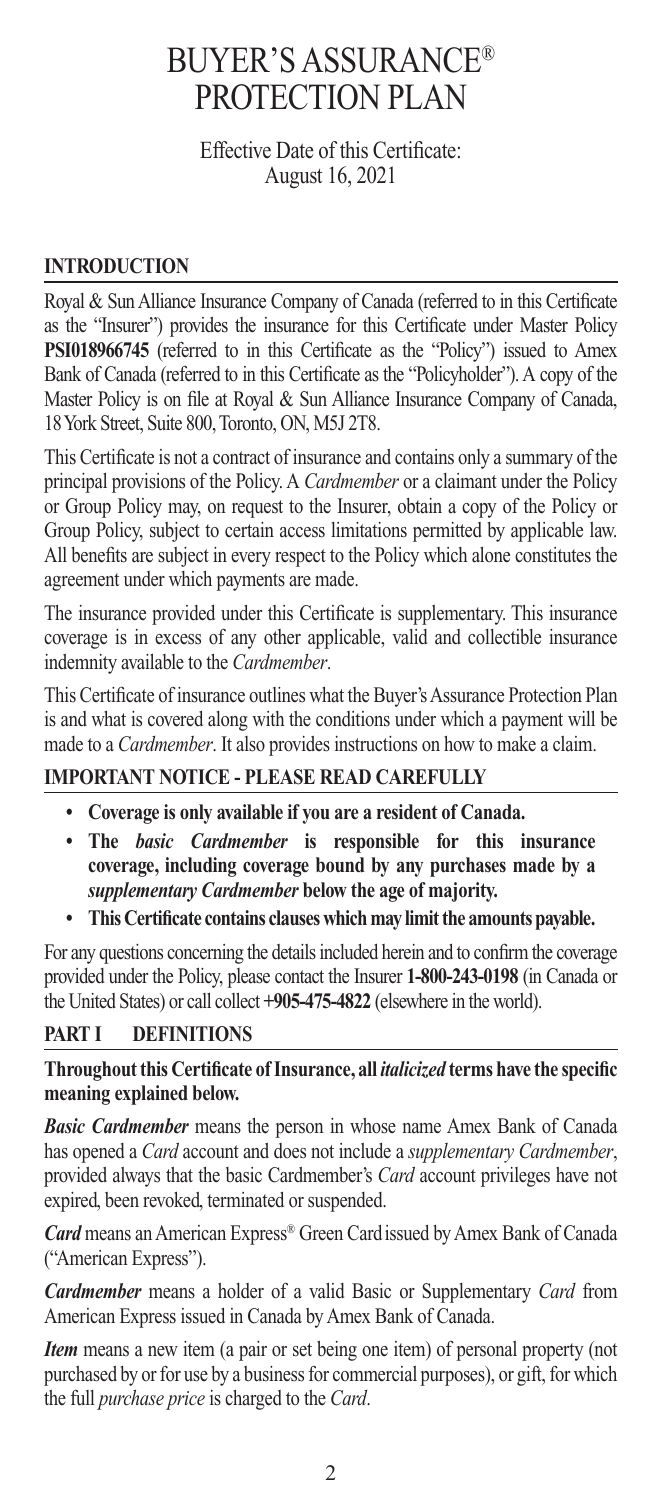*Manufacturer's warranty* means an expressly written warranty issued by the manufacturer of the *item* at the time of purchase. The manufacturer's warranty must be provided at no additional cost and be valid in Canada or the United States.

*Occurrence* means a loss or losses arising from a single event or incident which is neither expected nor intended by the *Cardmember*.

*Other insurance* means any and all policies of insurance, contracts of indemnity, service contracts or warranties which provide additional coverage to a *Cardmember* for loss or damage covered under the Buyer's Assurance Protection Plan.

*Purchase price* means the actual cost of the *item*, including any applicable sales tax, as shown on the store receipt.

*Supplementary Cardmember* means an authorized user of the *Card* account.

## **PART II DESCRIPTION OF COVERAGE**

When a *Cardmember* charges the entire *purchase price* of an *item* to their *Card*, the Buyer's Assurance Protection Plan will extend the terms of the original *manufacturer's warranty* for a period of time equal to the duration of the original *manufacturer's warranty* (excluding any extended warranty offered by the manufacturer or any other party), up to one additional year on warranties of five years or less that are eligible in Canada or in the United States. Coverage is provided for product malfunction, defect or damage covered by the terms of the *item's* original *manufacturer's warranty*, at no additional cost.

Coverage takes effect immediately following the expiry of the *item's* original *manufacturer's warranty*, up to a maximum of one full year. In the event the *item's* original *manufacturer's warranty* is no longer available due to bankruptcy of the manufacturer, this insurance will provide coverage immediately following the manufacturer's date of bankruptcy, up to a maximum of one full year.

The benefits provided under the Buyer's Assurance Protection Plan apply only to the *Cardmember*. Only the *Cardmember* has any legal or equitable right, remedy, or claim to benefits under the Buyer's Assurance Protection Plan.

## **PART III LIMITATIONS**

- 1. Indemnification for loss is limited to a maximum of \$10,000 per *item* (not to exceed \$25,000 per *Cardmember* per policy year for all *occurrences* and for all *items* combined) and is further subject to the terms, conditions and exclusions set forth in this Certificate.
- 2. The insurance provided under this Certificate is supplementary. This Certificate is not a substitute for *other insurance* which also insures against direct physical damage, malfunction or defect. This Certificate will indemnify the *Cardmember* only to the extent that direct physical damage, malfunction or defect is not covered by such *other insurance*.
- 3. The total liability of the Insurer for any *item* under this Certificate shall not exceed the *purchase price* of that *item*.
- 4. Claims for *items* belonging to a pair or set will be covered for the full *purchase price* of the pair or set providing the *items* are not useable individually and cannot be replaced individually.
- 5. Valid claims will be settled, at the Insurer's sole option, either by replacing, repairing or rebuilding the *item* or by cash payment in an amount not to exceed the *purchase price*, subject always to the limits of liability of the Insurer hereunder.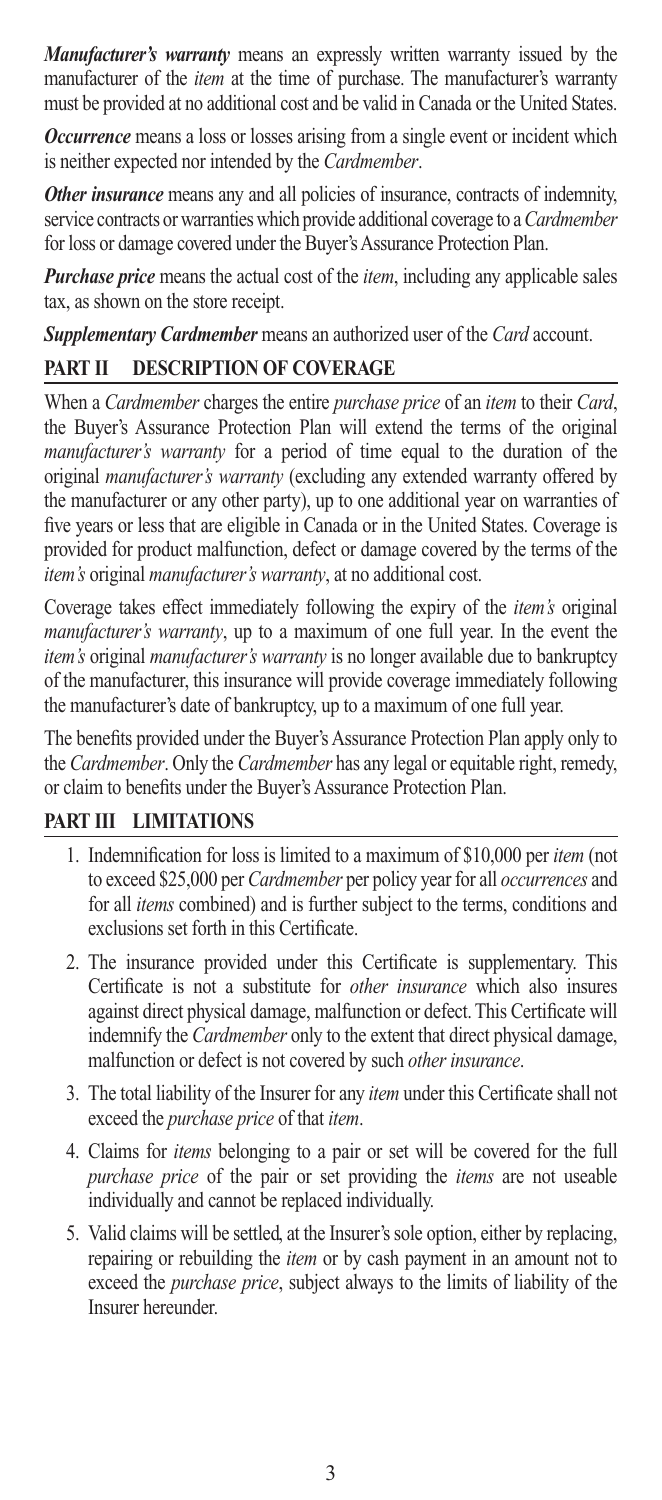#### **PART IV ADDITIONAL TERMS, CONDITIONS, RESTRICTIONS AND EXCLUSIONS**

- 1. There shall be no coverage or entitlement to benefits under this Certificate for loss arising from the following:
	- a. Any physical damage, including damage as a direct result of natural disaster or a power surge, except to the extent the original *manufacturer's warranty* covers such damage.
	- b. *Occurrences* caused by any of the following:
		- I. Fraud,
		- II. Abuse,
		- III. War or hostilities of any kind (e.g. Invasion, rebellion insurrection),
		- IV. Confiscation by order of any government, public authority, or customs official,
		- V. Risk of contraband,
		- VI. Illegal activity or acts,
		- VII. Radioactive contamination;
	- c. Negligence;
	- d. Improper installation or alteration;
	- e. Ancillary costs incurred in respect of an *item* and not forming part of the *purchase price*;
	- f. Inherent product defects;
	- g. Mechanical failure or product defects covered under product recall;
	- h. All *occurrences* that take place outside the Buyer's Assurance Protection Plan coverage effective period.
- 2. There shall also be no coverage or entitlement to benefits under this Certificate for the following:
	- a. Products with *manufacturer's warranties* not valid in Canada or the United States;
	- b. Products which, at the time of purchase, are used, rebuilt, refurbished or remanufactured, including demos;
	- c. Products covered by an unconditional satisfaction guarantee;
	- d. Motorized vehicles (such as cars, trucks, motorcycles, boats, airplanes) and their parts (including batteries, carburetors, pipes, hoses, pistons, brakes, tires, or mufflers);
	- e. Motorized devices and their parts used for agriculture, landscaping, demolition or construction;
	- f. Improvements or upgrades to a residential or commercial property, including but not limited to permanently affixed goods. Business fixtures, including but not limited to air conditioners, refrigerators, heaters;
	- g. Loss or damage to electrical appliances or devices of any kind (including wiring) when loss or damage is due to electrical currents artificially generated, including arcing, unless fire or explosion ensues and then only for such loss and damage;
	- h. Land or buildings;
	- i. Jewellery;
	- j. Consumable or perishable items;
	- k. Animals or living plants;
	- l. One of a kind products which cannot be replaced;
	- m. Business property including but not limited to inventory, *items* purchased for resale or *items* that would form part of a sellable product;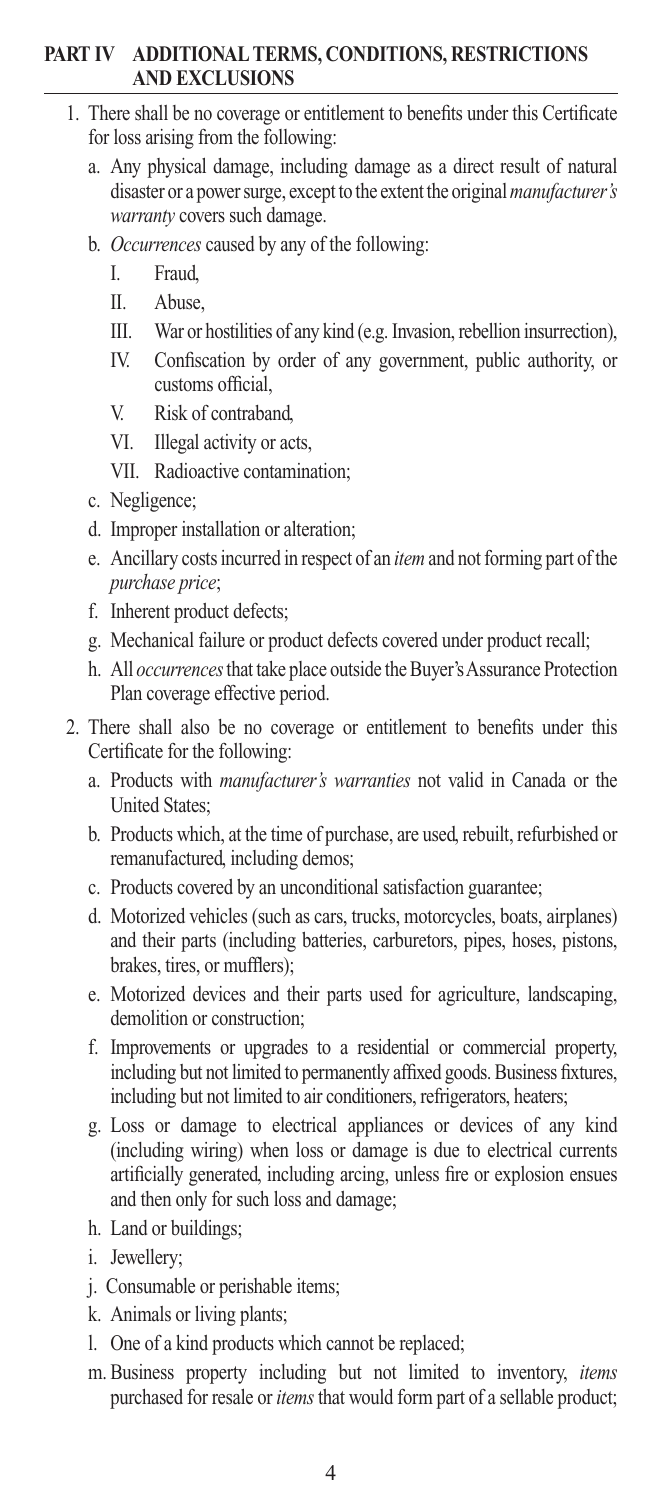- n. Sports equipment and goods where the loss or damage is due to the use thereof.
- o. Products with *manufacturer's warranties*, or combined *manufacturer's warranties* and service plan agreements, lasting in excess of five years;
- p. The equipment *manufacturer's warranty* is defined as the basic coverage offered by the manufacturer at the time of purchase. Buyer's Assurance Protection Plan is not applicable to additional coverages purchased from the manufacturer or another party.

### **PART V NOTICE OF LOSS/ PROOF OF LOSS/ PAYMENT OF CLAIMS**

The *Cardmember* must report their claim within 30 days from the date of *occurrence*. It is important to remember that the *Cardmember* must retain all receipts and the original *manufacturer's warranty* for the *item(s)* until the claim process is complete. The *Cardmember* may also be asked to obtain a repair estimate.

- 1) To report an *occurrence*, the *Cardmember* must call toll free **1-800-243-0198** (in Canada or the United States) or **+905-475-4822** elsewhere in the world.
- 2) To submit a claim, the following documentation is required:
	- a. the original sales receipt;
	- b. the corresponding Amex Bank of Canada account statement; and
	- c. the original *manufacturer's warranty*.
- 3) The Insurer will decide whether to have the *item* repaired, rebuilt or replaced, or to reimburse the *Cardmember* (cash or credit) up to the amount charged to the *Card*, and not to exceed the original *purchase price*. Buyer's Assurance Protection Plan does not reimburse for shipping and handling expenses or installation, assembly, or other service charges.
- 4) The *Cardmember* must provide all requested documentation to the Insurer within 60 days from the date of the *occurrence* (or 30 days after request by the Insurer) to remain eligible for benefits.
- 5) For some claims, the *Cardmember* may be required to send in the damaged *item*, at their expense, for further evaluation of their claim. If requested, the *Cardmember* must send in the damaged *item* within 30 days from the date of request to remain eligible for benefits.

#### **APPRAISAL**

In the event of disagreement as to the value of an *item*, the property saved or the amount of a loss, those questions shall be determined by appraisal as provided under applicable provincial or territorial insurance legislation. There shall be no right to an appraisal until a specific demand is made in writing and until after proof of loss has been delivered.

## **PARTS**

Except in the case of claims for *items* belonging to a pair or set, in the case of damage to any part of an *item*, consisting, when complete for use, of several parts, the Insurer is not liable for more than the repair or replacement value of the part damaged, including the cost of installation. Where parts of a pair or set are usable individually, liability will be limited to payment equal to a proportionate part of the *purchase price* for the *item* or *items* which form the basis of a claim hereunder.

## **SUBROGATION**

As a condition to the payment of any claim to a *Cardmember* under the Policy, the *Cardmember* shall, upon request, transfer the damaged *item* to the Insurer and assign to the Insurer all legal rights which the *Cardmember* has against all other parties for the loss. The *Cardmember* shall give the Insurer all such assistance as the Insurer may reasonably require to secure its rights and remedies, including the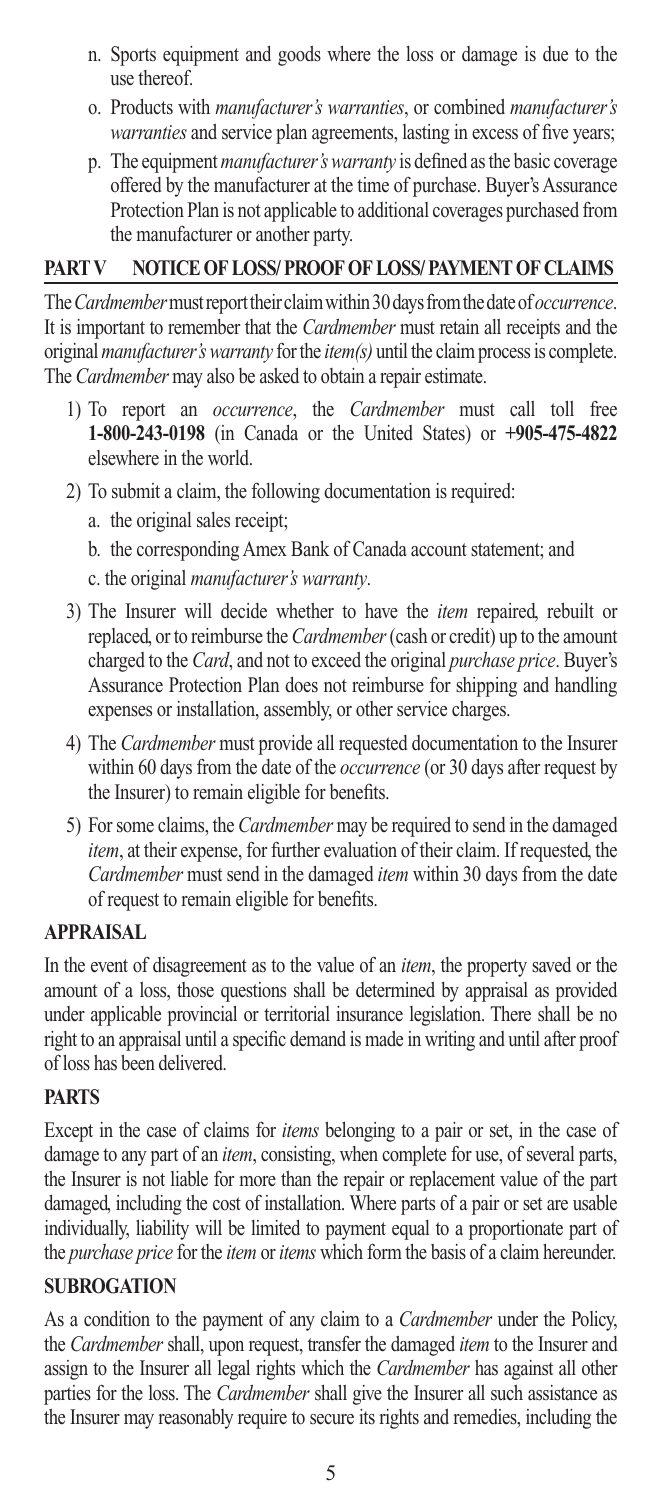execution of all documents necessary to enable the Insurer to bring suit in the name of the *Cardmember*.

## **DUE DILIGENCE**

The *Cardmember* shall use diligence and do all things reasonable to avoid, mitigate or diminish any loss of or damage to property protected by Buyer's Assurance Protection Plan. The Insurer will not unreasonably apply this provision to avoid claims under the Policy.

## **FALSE CLAIM**

If a *Cardmember* makes any claim knowing it to be false or fraudulent in any respect, such *Cardmember* shall no longer be entitled to any benefits hereunder nor to the payment of any claim made under the Policy.

## **LIMITATION PERIODS**

Every action or proceeding against an insurer for the recovery of insurance money payable under the contract is absolutely barred unless commenced within the time set out in the Insurance Act (for actions or proceedings governed by the laws of British Columbia, Alberta and Manitoba), the Limitations Act, 2002 (for actions or proceedings governed by the laws of Ontario), Article 2925 of the Civil Code of Quebec (for actions or proceedings governed by the laws of Quebec), or other applicable legislation.

## **SANCTIONS**

The Insurer shall not provide any coverage or be liable to provide any indemnity or payment or other benefit under this Certificate of Insurance which would breach economic, financial, or trade sanctions imposed under the laws of Canada, the European Union, the United Kingdom, or any other applicable jurisdiction.

## **CANADIAN CURRENCY**

All payments shall be payable in the lawful currency of Canada. All benefit limits indicated are in Canadian currency.

## **AMENDMENT**

This coverage may be cancelled, changed or modified at the option of the Policyholder at any time without notice. This Certificate replaces any and all certificates previously issued to the *Cardmember* with respect to the Policy.

#### **IMPORTANT NOTICE ABOUT YOUR PERSONAL INFORMATION**

Royal & Sun Alliance Insurance Company of Canada is committed to protecting your privacy and the confidentiality of your personal information. We will collect, use and disclose personal information for the purposes identified in our Privacy Policy. To obtain more information, you can review our Privacy Policy online at www.rsagroup.ca or request a copy by calling 1-888-877-1710.

2846

This insurance product is underwritten by Royal & Sun Alliance Insurance Company of Canada.

© 2021 Royal & Sun Alliance Insurance Company of Canada. All rights reserved. ®RSA, RSA & Design and related words and logos are trademarks and the property of RSA Insurance Group plc, licensed for use by Royal & Sun Alliance Insurance Company of Canada.

<sup>®</sup> Used by Amex Bank of Canada under license from American Express.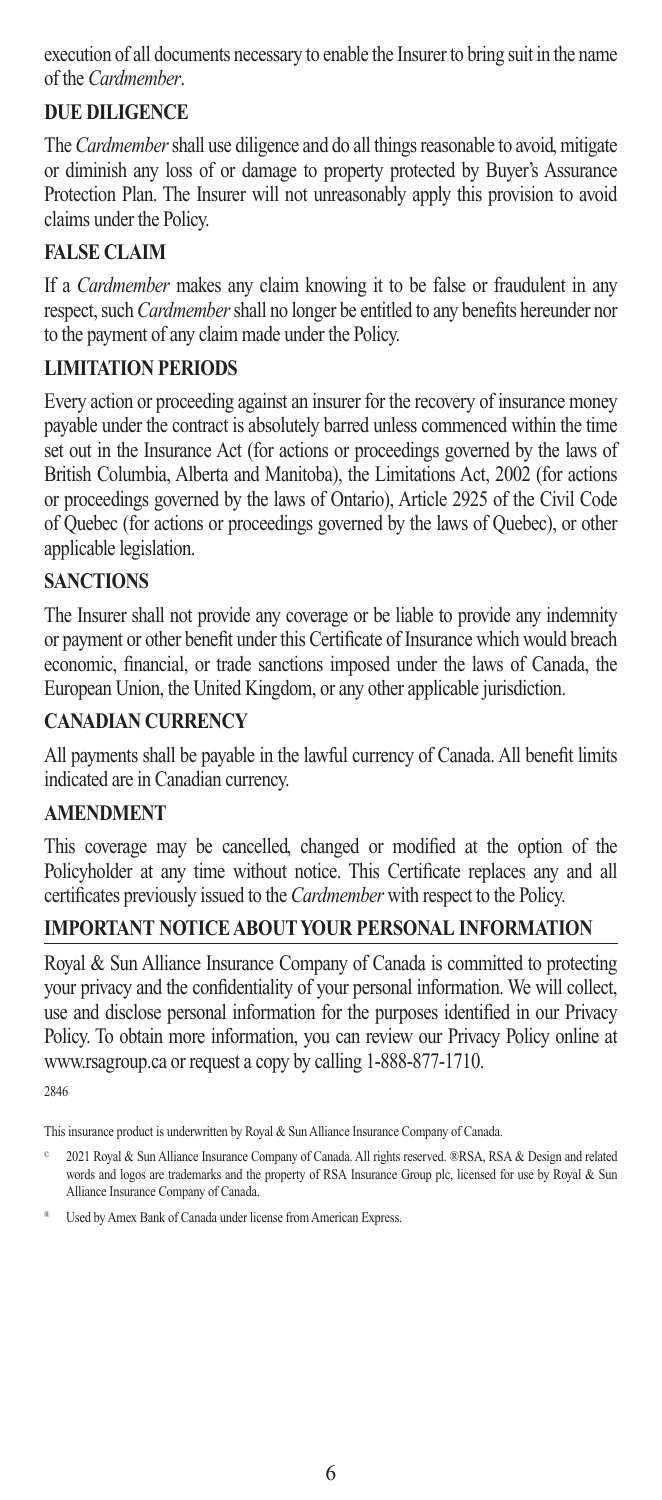## PURCHASE PROTECTION® PLAN

Effective Date of this Certificate: August 16, 2021

### **INTRODUCTION**

Royal & Sun Alliance Insurance Company of Canada (referred to in this Certificate as the "Insurer") provides the insurance for this Certificate under Policy **PSI018516570** (referred to in this Certificate as the "Policy") issued to Amex Bank of Canada (referred to in this Certificate as the "Policyholder"). This Certificate is not a contract of insurance and contains only a summary of the principal provisions of the Policy. A *Cardmember* or a claimant under the Policy or Group Policy may, on request to the Insurer, obtain a copy of the Policy or Group Policy, subject to certain access limitations permitted by applicable law. All benefits are subject in every respect to the Policy which alone constitutes the Agreement under which payments are made. This coverage may be cancelled, changed or modified at the option of the card issuer at any time without notice. This Certificate replaces any and all certificates previously issued to the *Cardmember* with respect to the Policy.

This Certificate of Insurance outlines what Purchase Protection® Plan Insurance is and what is covered along with the conditions under which a payment will be made to a *Cardmember*. It also provides instructions on how to make a claim.

#### **IMPORTANT NOTICE - PLEASE READ CAREFULLY**

- **Coverage is only available if you are a resident of Canada.**
- **The** *basic Cardmember* **is responsible for this insurance coverage, including coverage bound by any purchases made by a**  *supplementary Cardmember* **below the age of majority.**
- **This Certificate contains clauses which may limit the amounts payable.**

For confirmation of coverage or for any questions concerning the information in this Certificate, call toll free **1-800-243-0198** (in Canada and the United States) or call collect **+905-475-4822** (elsewhere in the world).

#### **PART I DEFINITIONS**

#### **Throughout this Certificate of Insurance, all** *italicized* **terms have the specific meaning explained below.**

*Basic Cardmember* means the person in whose name Amex Bank of Canada has opened a *Card* account and does not include a *supplementary Cardmember*, provided always that the basic Cardmember's *Card* account privileges have not expired, been revoked, terminated or suspended.

*Card* means an American Express® Green Card issued by Amex Bank of Canada ("American Express").

*Cardmember* means a holder of a valid Basic or Supplementary *Card* from American Express issued in Canada by Amex Bank of Canada.

*Eligible person(s)* means a *Cardmember* and recipients of gifts from such *Cardmember*, while covered under the Policy.

*Insured item* means a new item (a pair of set being one item) of personal property (not purchased by or for use by a business for commercial purposes), for which at least a portion of the *purchase price* is charged to the *Card*.

*Occurrence* means a loss or losses arising from a single event or incident which is neither expected nor intended by an *eligible person*.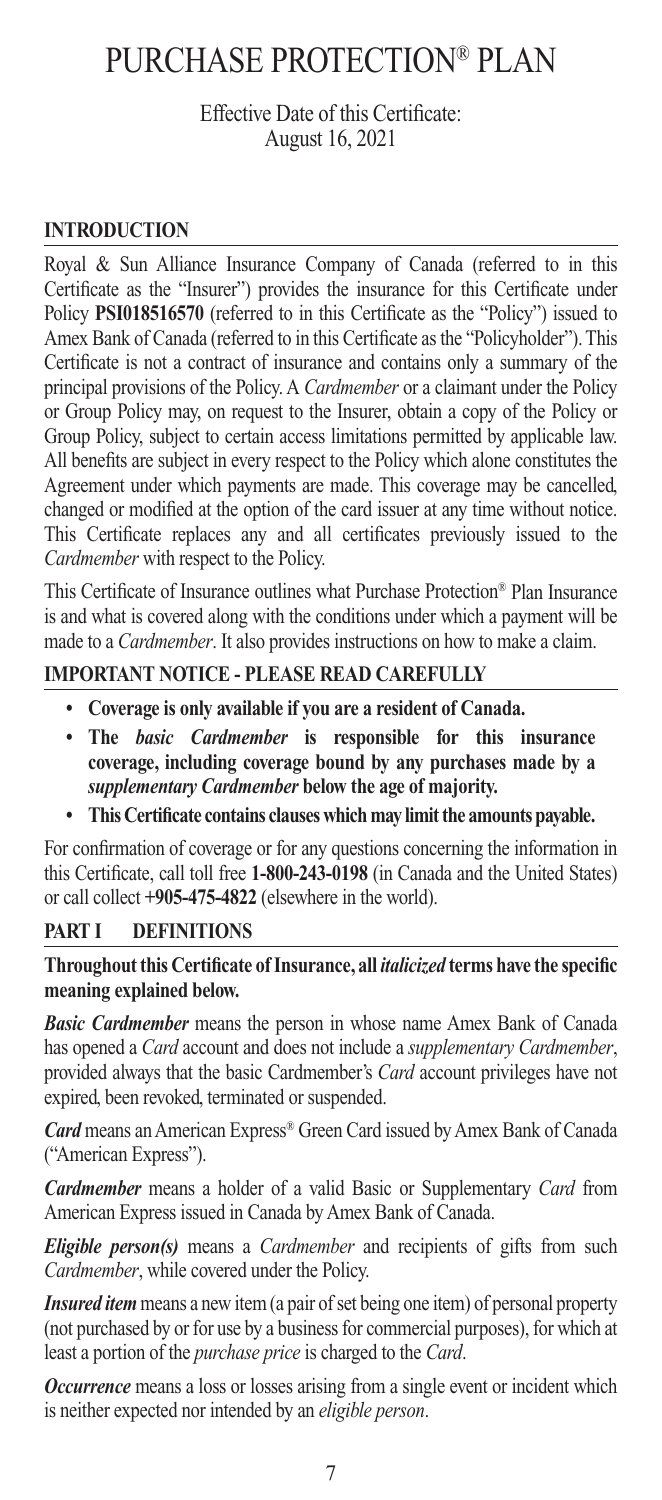*Other insurance* means any and all policies of insurance or indemnity which provide additional coverage to a *Cardmember* for loss, theft or damage covered under this Certificate.

*Purchase price* means the actual cost of the *insured item*, including any applicable sales tax, as shown on the store receipt and where at least a portion of the cost is charged to the *Cardmember's Card.*

*Supplementary Cardmember* means an authorized user of the *Card* account.

## **PART II TERM OF COVERAGE**

## **A. WHEN COVERAGE BEGINS:**

*Cardmember's* coverage will take effect at the time the *Cardmember* purchases the *insured item*.

## **B. WHEN COVERAGE ENDS:**

A *Cardmember's* coverage will end at the earliest of the following:

- 1. Ninety (90) days after the date on which the *insured item* is purchased by the *Cardmember*;
- 2. When a *Cardmember* is no longer defined as a *Cardmember* as stated in the Policy;
- 3. The date on which the Policy is cancelled.

## **PART III DESCRIPTION OF COVERAGE**

The Purchase Protection Plan automatically, without registration, protects most *insured items* when at least a portion of the *purchase price* is charged to the *Card* by insuring the item for ninety (90) days from the date of purchase in the event of direct physical damage or theft (hereinafter called "Loss") anywhere in the world, if the item is not covered by *other insurance*. If the item is stolen or damaged, it will be replaced, repaired, or the *Cardmember* will be reimbursed at the portion of the *insured item* that was charged to the *Card*, at the discretion of the Insurer. Items the *Cardmember* gives as gifts are covered under the Purchase Protection Plan subject to compliance with the terms and conditions of this Certificate.

## **PART IV LIMITATIONS**

- 1. Indemnification for Loss is limited to \$1,000 per *Cardmember* per *occurrence* (even if the *occurrence* involves more than one *insured item*) and is further subject to the terms, conditions and exclusions set forth in this Certificate.
- 2. The insurance provided under this Certificate is supplementary. This Certificate is not a substitute for *other insurance* which also insures against direct physical damage or theft to the *insured item*. This Certificate will indemnify *eligible persons* only to the extent that direct physical damage or theft is not covered by such *other insurance*.
- 3. The total liability of the Insurer for any *insured item* under this Certificate shall not exceed the *purchase price* of that item.
- 4. For *insured items* where only a portion of the *purchase price* is charged to the *Card*, total liability will be limited to the portion of the *purchase price*  charged to the *Card*.
- 5. Claims for *insured items* belonging to a pair or set will be paid for at the portion of the *purchase price* charged to the *Card* of the pair or set providing the items are not useable individually and cannot be replaced individually. Where parts of a pair or set are usable individually, liability will be limited to payment equal to a proportionate part of the *purchase price* that the number of lost, stolen or damaged parts bear to the number of parts in the complete pair or set.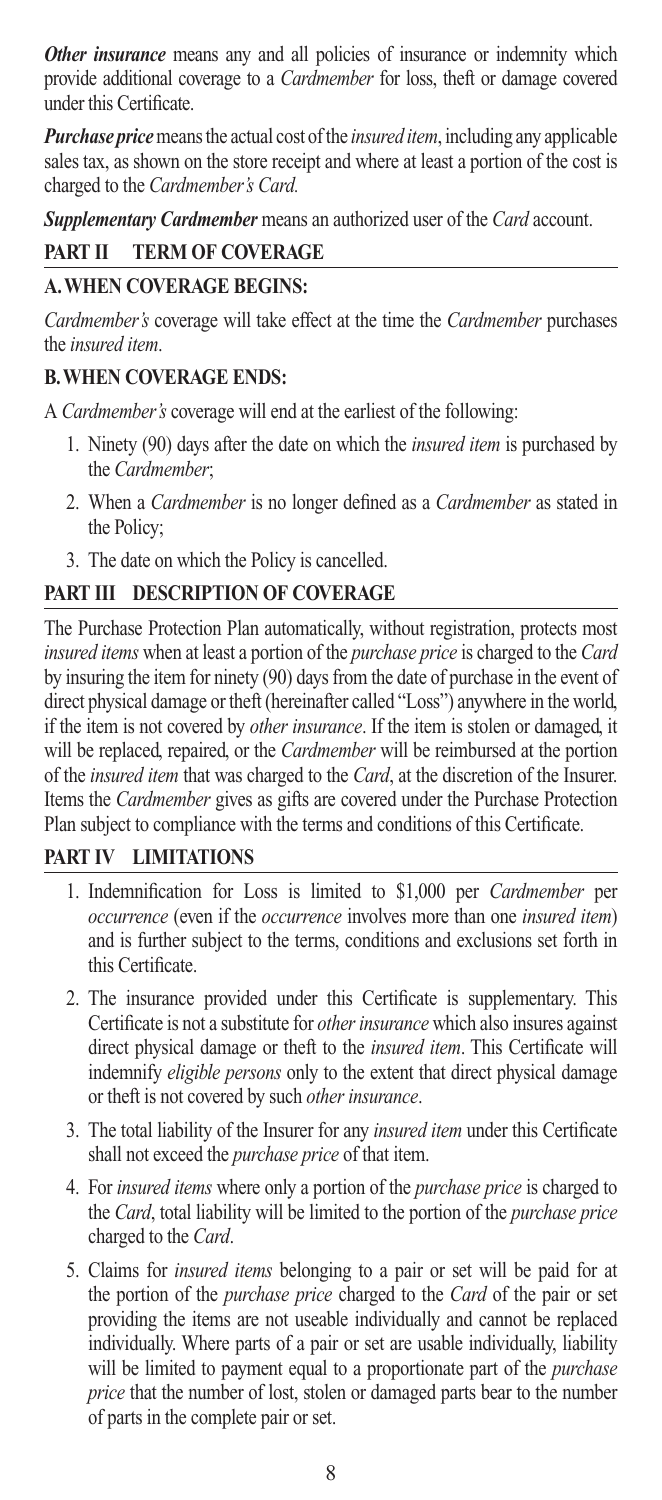6. Valid claims will be settled, at the Insurer's sole option, either by replacing, repairing or rebuilding the *insured item* or by cash payment in an amount not to exceed the *purchase price*, subject always to the limits of liability.

#### **PART V EXCLUSIONS**

- 1. There shall be no payment under this Certificate for Loss arising from the following perils:
	- a. Wear and tear;
	- b. Theft of items attached to or carried by or in a motor vehicle;
	- c. Mysterious disappearance, lost items;
	- d. Inherent product defects, faulty material or workmanship;
	- e. War, invasion, hostilities, rebellion, insurrection, confiscation by order of any government or public authority or risks of contraband or Losses arising from illegal activity or acts;
	- f. Flood and earthquake;
	- g. Radioactive contamination.
- 2. There shall also be no payment under this Certificate for Loss of:
	- a. Cash, or its equivalent, Travellers Cheques, tickets and any other negotiable instruments;
	- b. Animals or living plants;
	- c. Consumable goods;
	- d. Perishable goods such as food and liquor;
	- e. Items left behind;
	- f. Ancillary costs incurred in respect of an *insured item* and not forming part of the *purchase price*;
	- g. Jewellery and watches in baggage unless carried by hand and under the personal supervision of the *Cardmember* or by a person travelling with and sharing the same travel accommodations as the *Cardmember* (travelling companion), for the trip;
	- h. Motorized vehicles;
	- i. Property solely used and pertaining to a business, profession or occupation;
	- j. Property as a result of deliberate physical abuse to the property, excluding vandalism;
	- k. Property which was procured illegally; or
	- l. Where the *Cardmember* knowingly makes a false or fraudulent claim.

## **PART VI NOTICE OF LOSS AND CLAIMS**

All claims must be reported within 48 hours of the theft, loss and damage occurring by calling **1-800-243-0198** (in Canada or the United States) or by calling collect **+905-475-4822** (elsewhere in the world).

If the *Cardmember* is making a claim, their claim must be submitted with as much documentation as possible, as requested below, within 30 days after date of loss. The *Cardmember* will need to provide all documentation within 90 days of the date of direct physical damage or theft of the *insured item* to the claims administrator at the address provided below.

The following claim documentation is required:

- 1. Original purchase receipt for item being claimed
- 2. Statement showing purchase
- 3. If claim is due to damage, a repair estimate or note from repair facility stating irreparable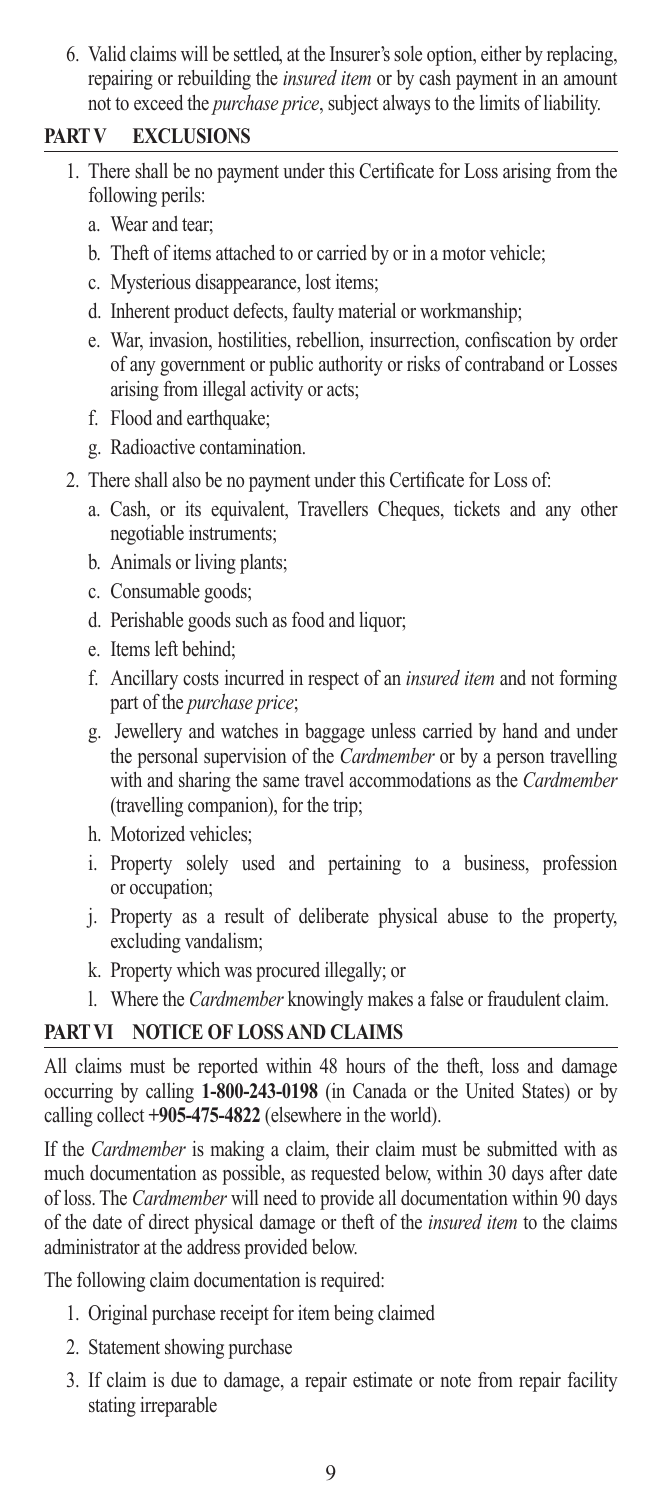- 4. If claim is due to damage and damage is visible, pictures of the damaged items
- 5. Homeowner's policy showing amount of deductible
- 6. If claim is due to theft, a copy of the police report. If a copy was not provided, we will need the police report number, name & badge number of the police officer.

Forward this documentation to:

 **Royal & Sun Alliance Insurance Company of Canada Claims Management Services 2 Prologis Blvd., Suite 100 Mississauga, Ontario L5W 0G8**

For all correspondence, please include the *Cardmember's* name, the Policyholder's name and the Policy number **PSI018516570**.

Upon the request from the Insurer, the *Cardmember* will, at the *Cardmember's* expense, send the damaged *insured item* for which a claim is made to the Insurer. When a claim is paid, the *Cardmember* shall, upon request from the Insurer, transfer the *insured item* and assign the legal right to the *insured item's* ownership to the Insurer to the extent of the Loss indemnified under this Certificate.

#### **FRAUD**

Any fraud or willfully false statement in a statutory declaration in relation to any of the above particulars vitiates the claim of the person making the declaration.

#### **APPRAISAL**

In the event of disagreement as to the value of the *insured item*, the property saved or the amount of loss, those questions shall be determined by appraisal as provided under The Insurance Act before there can be any recovery under this Certifcate whether the right to recover on the contract is disputed or not, and independently of all other questions. There shall be no right to an appraisal until a specific demand is made in writing and until after proof of loss has been delivered.

#### **PARTS**

Except in the case of claims for *insured items* belonging to a pair or set (see Part IV, [5]), all other loss of, or damage, to any part of the *insured item*, consisting, when complete for use, of several parts, the Insurer is not liable for more than the repair or replacement value of the part damaged, including the cost of installation.

#### **SUBROGATION**

When a claim is paid, the *eligible person* shall, upon request from the Insurer, transfer the item to the Insurer and assign the legal right to recover from the party responsible for the Loss to the Insurer to the extent of the Loss indemnified under this Certificate.

#### **LIMITATION PERIODS**

Every action or proceeding against an insurer for the recovery of insurance money payable under the contract is absolutely barred unless commenced within the time set out in the Insurance Act (for actions or proceedings governed by the laws of British Columbia, Alberta and Manitoba), the Limitations Act, 2002 (for actions or proceedings governed by the laws of Ontario), Article 2925 of the Civil Code of Quebec (for actions or proceedings governed by the laws of Quebec), or other applicable legislation.

#### **SANCTIONS**

The Insurer shall not provide any coverage or be liable to provide any indemnity or payment or other benefit under this Certificate of Insurance which would breach economic, financial, or trade sanctions imposed under the laws of Canada, the European Union, the United Kingdom, or any other applicable jurisdiction.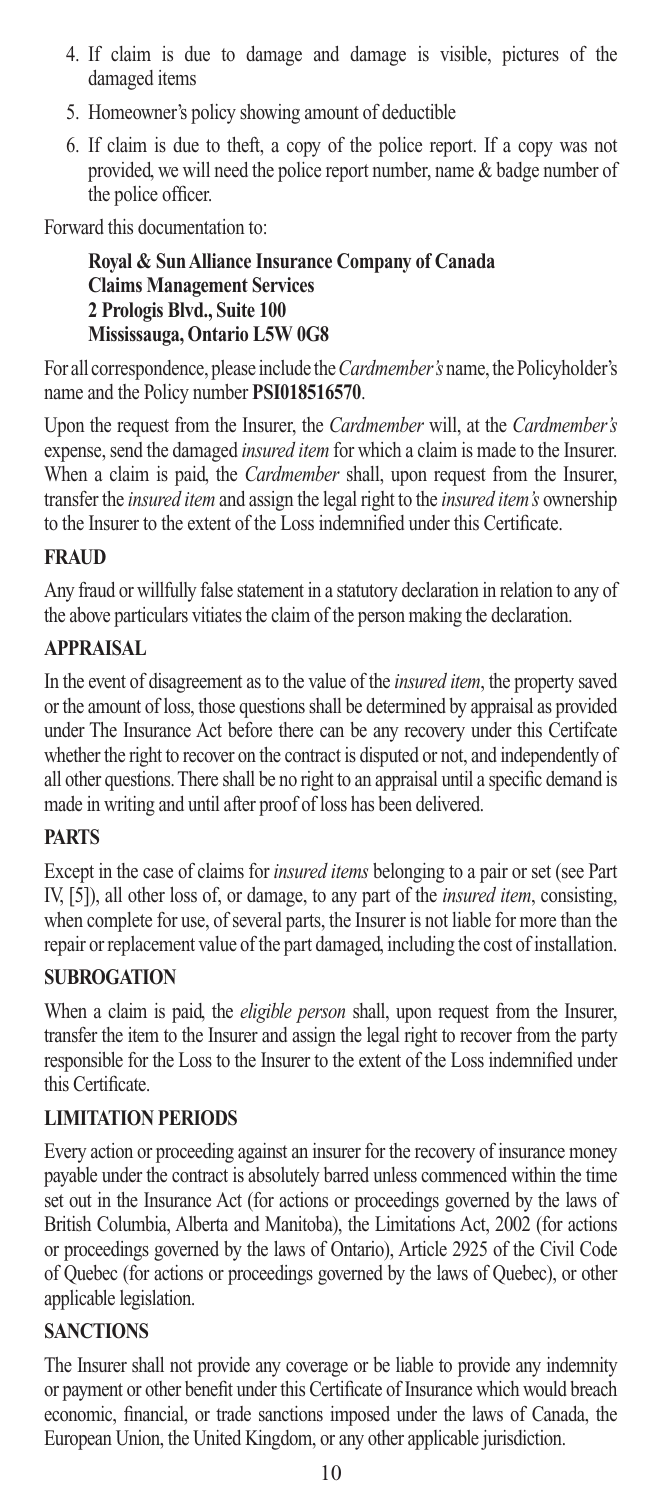## **CANADIAN CURRENCY**

All payments shall be payable in the lawful currency of Canada. All benefit limits indicated are in Canadian currency.

## **IMPORTANT NOTICE ABOUT YOUR PERSONAL INFORMATION**

Royal & Sun Alliance Insurance Company of Canada is committed to protecting your privacy and the confidentiality of your personal information. We will collect, use and disclose personal information for the purposes identified in our Privacy Policy. To obtain more information, you can review our Privacy Policy online at www.rsagroup.ca or request a copy by calling 1-888-877-1710.

2850

This insurance product is underwritten by Royal & Sun Alliance Insurance Company of Canada.

- © 2021 Royal & Sun Alliance Insurance Company of Canada. All rights reserved. ®RSA, RSA & Design and related words and logos are trademarks and the property of RSA Insurance Group plc, licensed for use by Royal & Sun Alliance Insurance Company of Canada.
- Used by Amex Bank of Canada under license from American Express.